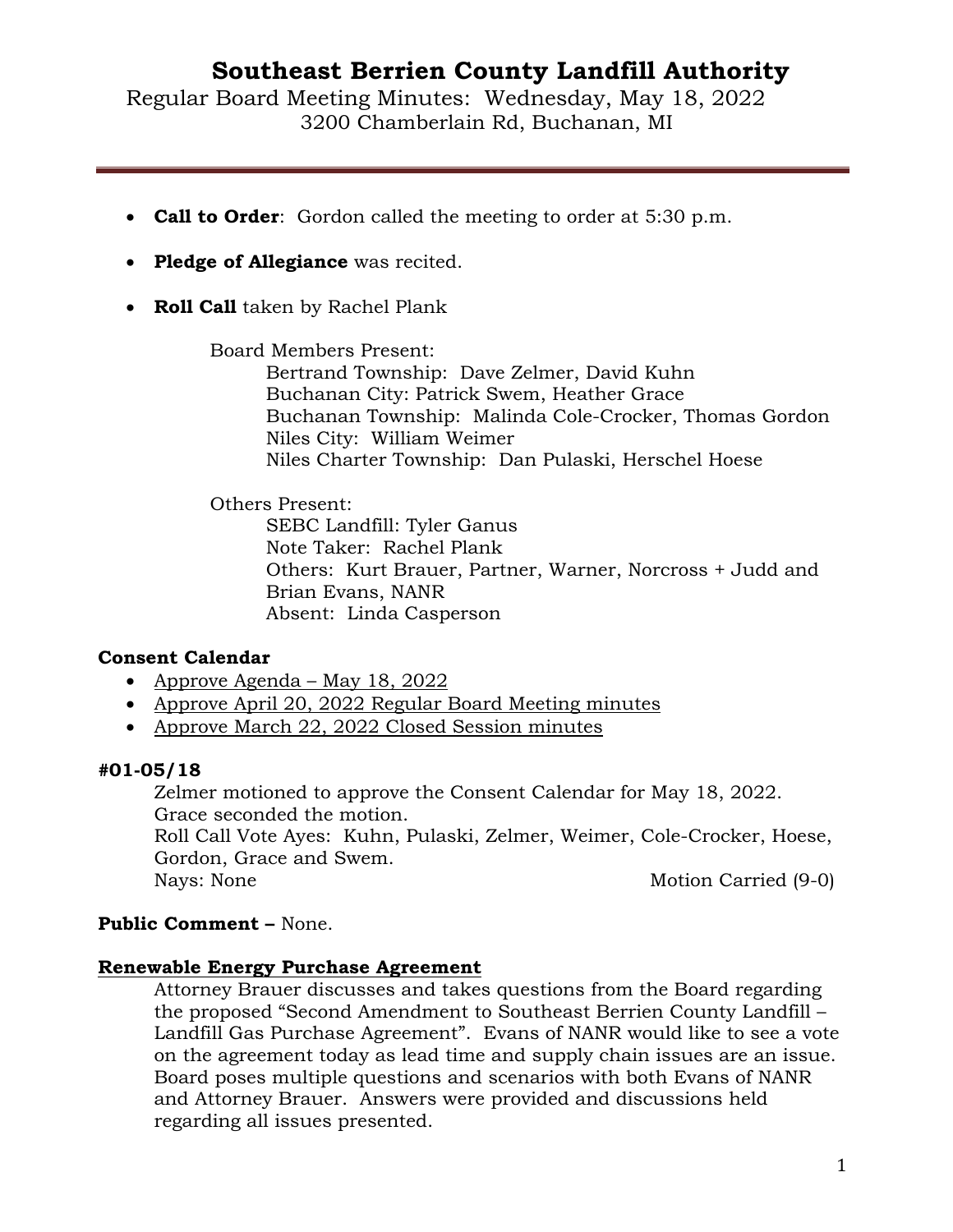Regular Board Meeting Minutes: Wednesday, May 18, 2022 3200 Chamberlain Rd, Buchanan, MI

#### **#02-05/18**

Grace motioned to sign the "Second Amendment to Southeast Berrien County Landfill – Landfill Gas Purchase Agreement" with amendment to page 3, section B to be 17.5. Cole-Crocker seconded the motion.

Roll Call Vote Ayes: Zelmer, Gordon, Kuhn, Weimer, Grace, Pulaski, Swem and Cole-Crocker. Nays: Hoese Motion Carried (8-1)

#### **Finance Committee Meeting – May 13, 2022**

Cole-Crocker summarized the Finance Committee meeting of May 13, 2022, and presented the following to the board members for approval:

#### **#03-05/18**

Cole-Crocker motioned to approve the Balance Sheet dated April 30, 2022. Seconded by Swem.

Roll Call Vote Ayes: Grace, Weimer, Swem, Cole-Crocker, Gordon, Kuhn, Zelmer, Hoese and Pulaski. Nays: None Motion Carried (9-0)

**#04-05/18** Cole-Crocker motioned to approve the Income Statement dated April 30, 2022. Seconded by Weimer.

Roll Call Vote Ayes: Gordon, Zelmer, Weimer, Pulaski, Grace, Swem, Kuhn, Hoese and Cole-Crocker.

Nays: None Motion Carried (9-0)

#### **#05-05/18**

Cole-Crocker motioned to approve the check registers dated April 27, and May 6, 2022. Zelmer seconded the motion.

Roll Call Vote Ayes: Cole-Crocker, Kuhn, Gordon, Hoese, Weimer, Grace, Pulaski, Swem and Zelmer.

Nays: None Motion Carried (9-0)

#### **#06-05/18**

Cole-Crocker motioned to move the Perpetual Care Fund from Huntington Bank to Sturgis Bank. Seconded by Weimer.

Roll Call Vote Ayes: Grace, Gordon, Hoese, Zelmer, Kuhn, Cole-Crocker, Weimer and Pulaski.

Nays: None<br>Abstain: Swem

Motion Carried (8-0-1)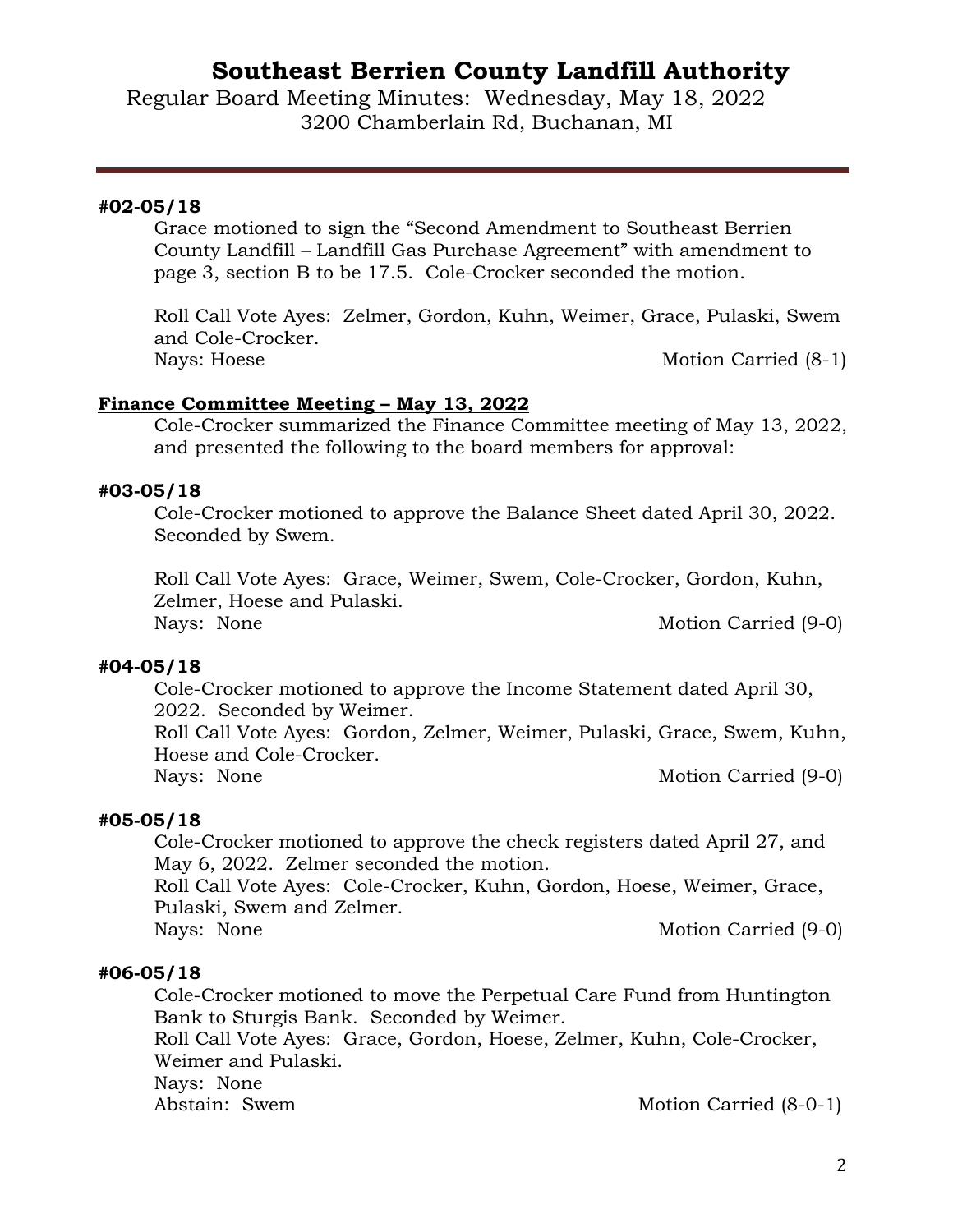Regular Board Meeting Minutes: Wednesday, May 18, 2022 3200 Chamberlain Rd, Buchanan, MI

#### **#07-05/18**

Cole-Crocker motioned to give the General Manager authority to add the funds needed to meet the minimum State requirements for Perpetual Care Accounts. Seconded by Grace.

Roll Call Vote Ayes: Cole-Crocker, Zelmer, Kuhn, Pulaski, Weimer, Gordon, Hoese, and Grace.

Nays: None<br>Abstain: Swem

Motion Carried:  $(8-0-1)$ 

## **Operations Committee Meeting – May 13, 2022**

Pulaski summarized the Operations Committee meeting of May 13, 2022.

## **#08-05/18**

Pulaski motioned to award the contract to Antibus Scales & Systems as a cos of \$157,485.00. Grace seconded the motion. Roll Call Vote Ayes: Hoese, Grace, Zelmer, Pulaski, Swem, Cole-Crocker, Weimer, Gordon and Kuhn. Nays: None. Motion Carried (9-0)

#### **#09-05/18**

Pulaski motioned to award the Equalization Tank Project to Geosyntec of Ann Arbor, MI for \$602,000.00.

Roll Call Vote Ayes: Weimer, Swem, Hoese, Grace, Pulaski, Cole-Crocker, Weimer, Gordon and Kuhn.

Nays: None. Motion Carried (9-0)

## **Executive Committee Meeting – May 13, 2022**

Gordon summarized Executive Meeting held May 13, 2022.

## **Human Resources Committee – Did Not Meet**

#### **Unfinished Business – None**

#### **New Business – None**

## **General Manager Comments –** Ganus summarized overall operations. Ganus

discussed the following:

1. Saturday openings once per month – Last year was not profitable. Hoese stated that the landfill is owned by the municipalities and that it looks bad not to offer an opening outside "regular working hours" and is important for the public. The Board agreed. Saturday openings will be moved to the second Saturdays of each month beginning in June. Ganus will email the municipalities with exact dates.